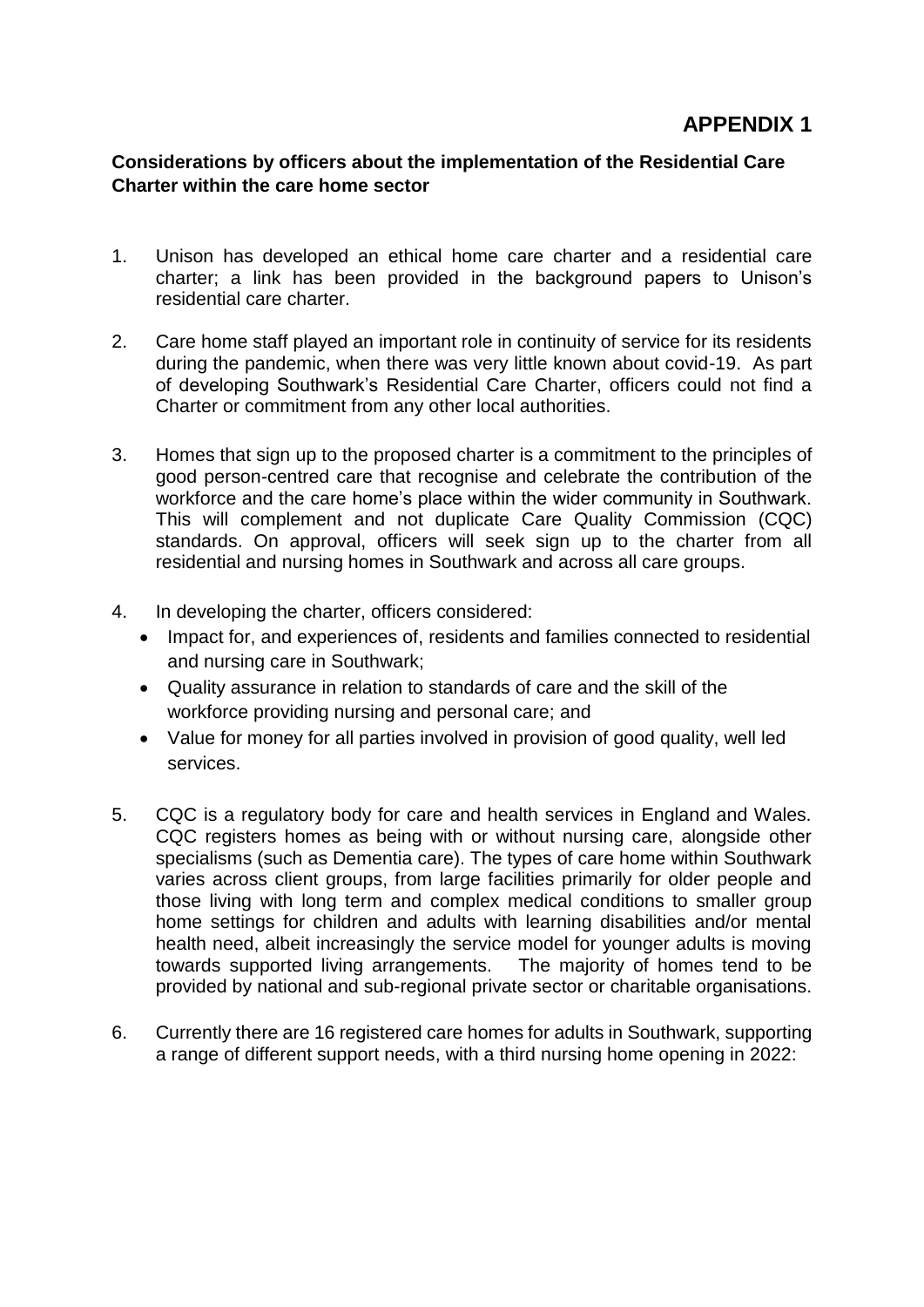| <b>Care Home registration</b>                                             | <b>Total number of</b><br>homes in the<br>borough | <b>Total number of</b><br>rooms in the homes |
|---------------------------------------------------------------------------|---------------------------------------------------|----------------------------------------------|
| <b>Older People Care Homes</b><br>- Nursing                               | $\overline{2}$                                    | 211                                          |
| <b>Older People Care Homes</b><br>- Residential only                      | 5                                                 | 249                                          |
| Care Homes for Working<br>Age Adults with Physical<br><b>Disabilities</b> | $\overline{2}$                                    | 52                                           |
| Care Home for Adults of<br><b>Working Age -Substance</b><br>misuse        | 1                                                 | 26                                           |
| Care Homes for Adults of<br>Working Age - Learning<br><b>Disabilities</b> | 4                                                 | 18                                           |
| Care Homes for Adults of<br>Working Age - Mental<br>Health                | 2                                                 | 13                                           |

- 7. The charter is intended to apply across all ages and care groups. The charter has been developed to respond to local engagement, including the 'I statements' that were co-produced with older and working age residents with physical and sensory disabilities of care homes, with support from their families and local voluntary organisations such as Healthwatch and Age UK.
- 8. In June 2014, the council agreed the Southwark Ethical Care Charter for care at home services. This committed the council to ensure amongst other things that, by the end of October 2014, home care workers are paid as a minimum, the London Living Wage, travel time, and are offered a guaranteed level of working hours each week as an alternative to zero hours contracts. Full details of the ethical care charter can be found in the link at the end of this report. Southwark's ethical care charter has been successfully implemented and all home care providers with council contracts have fully signed up to the charter.
- 9. There are numerous examples of local authorities across London and indeed the country have applied principles of the ethical care charter to homecare contracts, however it has proved difficult for officers to find similar examples regarding local authorities contracting with care homes. This reflects the fact that a provider who is awarded a contract for homecare can ensure that the staff working on the contract are working for residents whose care is paid at a rate which reflects payment of the LLW.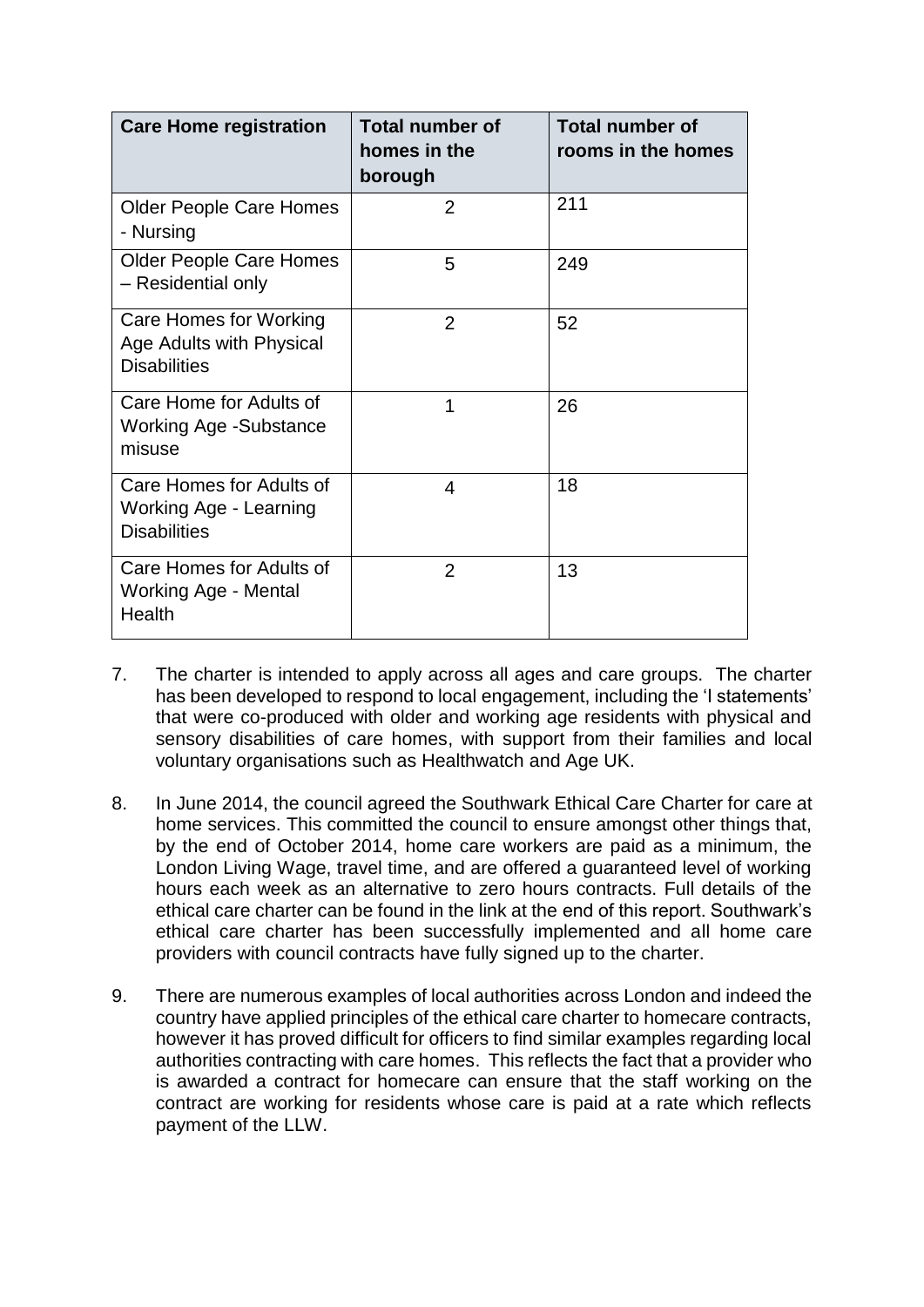- 10. Care homes are different. The staff working in a care home may be supporting residents in the home whose care is funded by different funders/purchasers commissioning organisations (local authorities or CCG) or self-funders (those who pay for their own care). Care homes will negotiate different rates with different purchasers to reflect volume and certainty of timely payment and therefore although an individual purchaser may wish to pay a rate that reflects the LLW for the people they are funding there is a scalability issue which this report seeks to set out and address in terms of ensuring that care homes are attracted to signing up to the Charter and the council secures value for money.
- 11. It should also be noted that there are self-funders who purchase their own care in registered homes within the borough. Although not responsible for funding these placements, the council has a market shaping duty under 2014 Care Act [\(https://www.gov.uk/government/publications/adult-social-care-market](https://www.gov.uk/government/publications/adult-social-care-market-shaping/adult-social-care-market-shaping)[shaping/adult-social-care-market-shaping\)](https://www.gov.uk/government/publications/adult-social-care-market-shaping/adult-social-care-market-shaping) to ensure that there is sufficient supply of places. The Charter could assist self-funders in making their choices of local homes.
- 12. Unison launched a residential care charter in 2018 which has been promoted by the union to local authorities and care operators across the country. The Unison Residential Care Charter focuses upon pay and conditions for the workforce, training and the quality of care delivered. A link to the Union's charter can be found at the end of this report.
- 13. Currently only one local authority in England has agreed a residential care charter – Hartlepool Borough Council. However, the charter applies only to their in-house residential services.
- 14. The Fairer Futures Procurement Framework means that for commissioning exercises, officers publish tenders that include a requirement to pay the London Living Wage. In relation to the proposed nursing care contracts, officers have included a clause that requires the provider to adopt the Residential Care Charter.
- 15. Given the challenges set out in this briefing paper to implement the Charter, officers have identified a mechanism, as set out in the next paragraph, that allows care homes to sign up to the residential care charter without a high volume of residents being placed by the council. The proposed approach means that the reach of the Charter will not be limited to homes with block contracts and therefore makes this opportunity practically available to all care homes in the borough.
- 16. Officers propose paying a Southwark Supplement to care home staff, to ensure that all staff in a care home are paid at least the London Living Wage (LLW). It will only apply to staff paid below or up to 20% above the LLW. The Southwark Supplement will require a separate agreement between council and the care home provider (as employer of the care home workers). The funding will be ringfenced with an annual uplift and regular monitoring to ensure compliance. By investing a supplement for specific staff rather than renegotiating fees, there is transparency about value for money. The council can also have increased